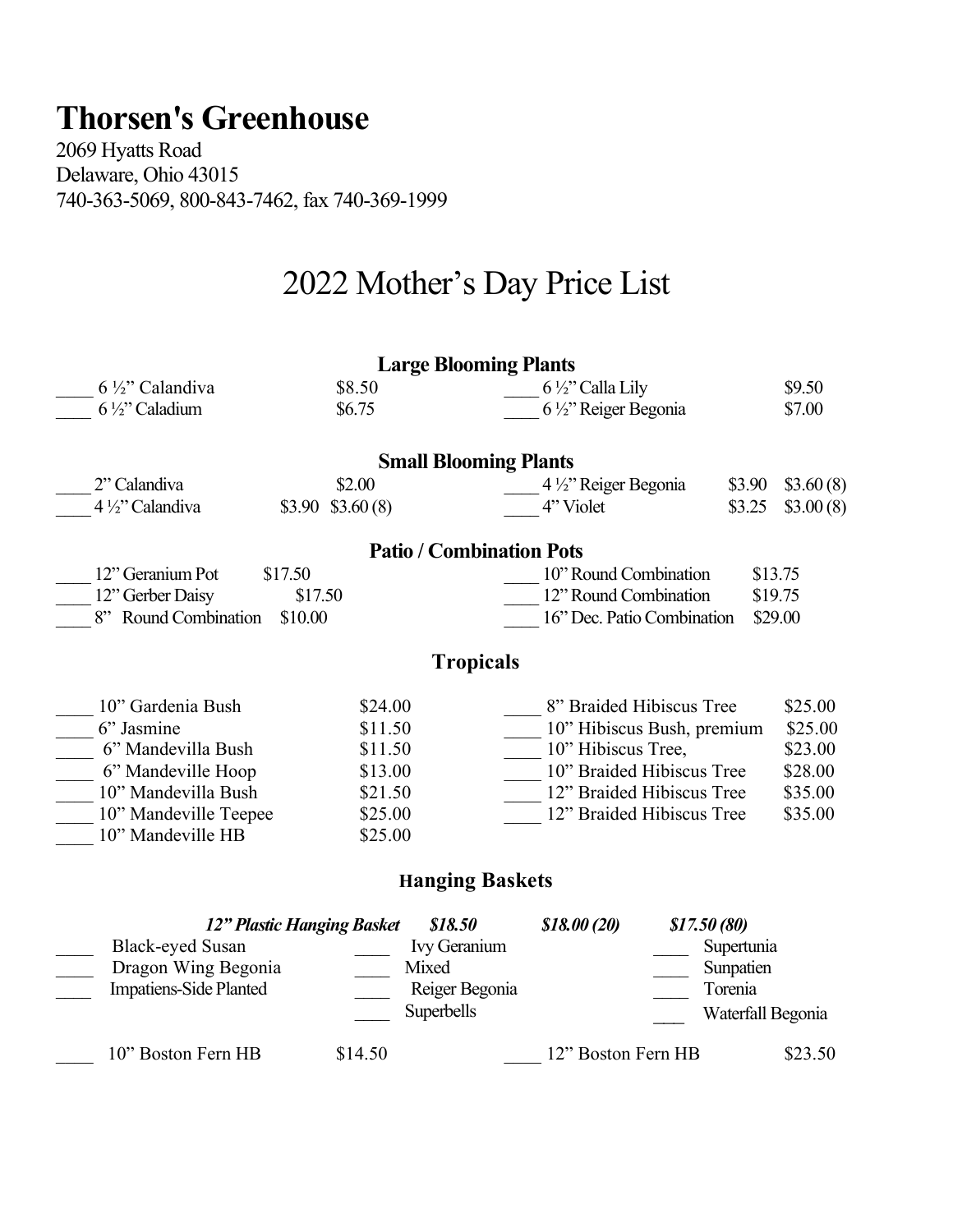## **Assorted 4 ½" Pots**

*All plants grown in grower pots, 10 per tray Pricing - \$30.00 Tray \$28.50 - (40 trays, one shipment) \$26.00 - (120 trays, one shipment)*  Must be ordered by ship date!

| Ageratum       | <b>Artist Blue</b>                          |                                                                                                                                                                                                                                                                                                                                                                                                                                                                                                 | Evolvulus                   | Blue my Mind                                         |                                                          |
|----------------|---------------------------------------------|-------------------------------------------------------------------------------------------------------------------------------------------------------------------------------------------------------------------------------------------------------------------------------------------------------------------------------------------------------------------------------------------------------------------------------------------------------------------------------------------------|-----------------------------|------------------------------------------------------|----------------------------------------------------------|
| Alternanthera  | Plum Dandy                                  |                                                                                                                                                                                                                                                                                                                                                                                                                                                                                                 |                             |                                                      |                                                          |
| Angelonia      | Angelface Blue Improved                     |                                                                                                                                                                                                                                                                                                                                                                                                                                                                                                 | Fuscia New                  | <b>Shadow Dancer Betty</b>                           |                                                          |
|                | <b>Angelface Perfectly Pink</b>             |                                                                                                                                                                                                                                                                                                                                                                                                                                                                                                 |                             | <b>Shadow Dancer Dark Eyes</b>                       |                                                          |
|                | Angelface Wedgewood Blue                    |                                                                                                                                                                                                                                                                                                                                                                                                                                                                                                 | Geranium Americana Series   |                                                      |                                                          |
|                | Angelface White                             |                                                                                                                                                                                                                                                                                                                                                                                                                                                                                                 |                             | Coral                                                |                                                          |
|                | Argyranthemum, Golden Butterfly             |                                                                                                                                                                                                                                                                                                                                                                                                                                                                                                 |                             | <b>Calliope Series</b>                               |                                                          |
|                | Vanilla Butterfly                           |                                                                                                                                                                                                                                                                                                                                                                                                                                                                                                 |                             | Medium Dark Red                                      |                                                          |
| Asparagus Fern |                                             |                                                                                                                                                                                                                                                                                                                                                                                                                                                                                                 |                             | Medium Pink Flame New                                |                                                          |
| Bacopa         | Snow Globe                                  |                                                                                                                                                                                                                                                                                                                                                                                                                                                                                                 |                             | Medium Violet<br>New                                 |                                                          |
| Begonia        | Big Red                                     |                                                                                                                                                                                                                                                                                                                                                                                                                                                                                                 |                             |                                                      |                                                          |
|                | <b>Big Rose</b>                             |                                                                                                                                                                                                                                                                                                                                                                                                                                                                                                 |                             | Medium Scarlet New                                   |                                                          |
| Begonia        | Dragon Wing Pink                            |                                                                                                                                                                                                                                                                                                                                                                                                                                                                                                 |                             | Medium White New                                     |                                                          |
|                | $\overline{\phantom{a}}$<br>Dragon Wing Red |                                                                                                                                                                                                                                                                                                                                                                                                                                                                                                 | <b>Survivor Series</b>      |                                                      |                                                          |
| Begonia        | Bossa Nova Pure White New                   | $\overline{\phantom{a}}$<br>$\overline{\phantom{a}}$                                                                                                                                                                                                                                                                                                                                                                                                                                            |                             | Cherry Red<br>New                                    |                                                          |
|                | <b>Funky Pink</b>                           |                                                                                                                                                                                                                                                                                                                                                                                                                                                                                                 |                             | <b>Pink Passion</b>                                  |                                                          |
|                | Double Delight, Blush Rose                  | $\begin{tabular}{c} \multicolumn{1}{c} {\textbf{1}} & \multicolumn{1}{c} {\textbf{1}} & \multicolumn{1}{c} {\textbf{1}} \\ \multicolumn{1}{c} {\textbf{1}} & \multicolumn{1}{c} {\textbf{1}} & \multicolumn{1}{c} {\textbf{1}} \\ \multicolumn{1}{c} {\textbf{1}} & \multicolumn{1}{c} {\textbf{1}} & \multicolumn{1}{c} {\textbf{1}} \\ \multicolumn{1}{c} {\textbf{1}} & \multicolumn{1}{c} {\textbf{1}} & \multicolumn{1}{c} {\textbf{1}} \\ \multicolumn{1}{c} {\textbf{1}} & \multicolumn$ |                             | <b>Pink Batik</b><br>New                             |                                                          |
|                | Double Delight, Primerose                   |                                                                                                                                                                                                                                                                                                                                                                                                                                                                                                 |                             | Blue<br>New                                          |                                                          |
|                | Double Up, Pink                             |                                                                                                                                                                                                                                                                                                                                                                                                                                                                                                 |                             | <b>Salmon Sensation</b>                              |                                                          |
|                | Double Up, Red                              | $\mathcal{L}$                                                                                                                                                                                                                                                                                                                                                                                                                                                                                   |                             | Neon Violet<br>New                                   |                                                          |
|                | Double Up, White                            |                                                                                                                                                                                                                                                                                                                                                                                                                                                                                                 | Gerber Daisy                | Mini Assorted colors                                 |                                                          |
|                | I'Conia Lucky Strike                        |                                                                                                                                                                                                                                                                                                                                                                                                                                                                                                 | Gomphrena                   | Truffula Pink                                        |                                                          |
| Caladium       | Assorted colors                             |                                                                                                                                                                                                                                                                                                                                                                                                                                                                                                 | Grass                       | Juncus Spiralis                                      |                                                          |
| Cleome         | Señorita Blanca                             | $\overline{\phantom{a}}$                                                                                                                                                                                                                                                                                                                                                                                                                                                                        | Impatiens-Rockapulco Series |                                                      |                                                          |
|                | Señorita Pequeña Rosalita                   |                                                                                                                                                                                                                                                                                                                                                                                                                                                                                                 |                             | Coral Reef                                           |                                                          |
| Coleus         | Kong Rose                                   |                                                                                                                                                                                                                                                                                                                                                                                                                                                                                                 |                             | Orange                                               |                                                          |
|                | Abbey Road                                  |                                                                                                                                                                                                                                                                                                                                                                                                                                                                                                 |                             | Purple                                               |                                                          |
|                | <b>Alligator Alley</b>                      |                                                                                                                                                                                                                                                                                                                                                                                                                                                                                                 |                             | Red                                                  |                                                          |
|                | <b>Beale Street</b>                         |                                                                                                                                                                                                                                                                                                                                                                                                                                                                                                 |                             | Rose                                                 |                                                          |
|                | <b>Chartres Street</b>                      |                                                                                                                                                                                                                                                                                                                                                                                                                                                                                                 |                             | White                                                |                                                          |
|                | La Rambla                                   |                                                                                                                                                                                                                                                                                                                                                                                                                                                                                                 | Lantana                     |                                                      |                                                          |
|                | Ocean Drive                                 |                                                                                                                                                                                                                                                                                                                                                                                                                                                                                                 |                             | Luscious Bananarama                                  |                                                          |
|                |                                             |                                                                                                                                                                                                                                                                                                                                                                                                                                                                                                 |                             | <b>Luscious Berry Blend</b>                          |                                                          |
|                | <b>River Walk</b>                           |                                                                                                                                                                                                                                                                                                                                                                                                                                                                                                 |                             | Luscious Citron                                      |                                                          |
|                | Rodeo Drive                                 |                                                                                                                                                                                                                                                                                                                                                                                                                                                                                                 |                             | Luscious Citrus Blend                                |                                                          |
|                | Ruby Road                                   |                                                                                                                                                                                                                                                                                                                                                                                                                                                                                                 |                             | Luscious Grape                                       |                                                          |
|                | <b>Wall Street</b>                          |                                                                                                                                                                                                                                                                                                                                                                                                                                                                                                 |                             | Luscious Marmalade New                               |                                                          |
| Dahlia         | Dalina Midi Mariana                         |                                                                                                                                                                                                                                                                                                                                                                                                                                                                                                 |                             | Luscious Royale Cosmos                               |                                                          |
|                | Dalina Grande Cadena New                    |                                                                                                                                                                                                                                                                                                                                                                                                                                                                                                 |                             |                                                      |                                                          |
| Dichondra      | <b>Silver Falls</b>                         |                                                                                                                                                                                                                                                                                                                                                                                                                                                                                                 |                             | Luscious Royale Red Zone<br>Luscious Pina Colada New | $\mathcal{L}$<br>$\mathcal{L}^{\text{max}}_{\text{max}}$ |
| Dusty Miller   | Lemon trailing                              |                                                                                                                                                                                                                                                                                                                                                                                                                                                                                                 | Laurentia                   | Beth's Blue                                          |                                                          |
|                | Silverdust upright                          |                                                                                                                                                                                                                                                                                                                                                                                                                                                                                                 |                             | Lobelia Laguna Compact w/eye                         |                                                          |
|                | White trailing                              |                                                                                                                                                                                                                                                                                                                                                                                                                                                                                                 |                             | Laguna Dark Blue                                     |                                                          |
| Euphorbia      | Diamond Snow                                |                                                                                                                                                                                                                                                                                                                                                                                                                                                                                                 |                             | Laguna White                                         |                                                          |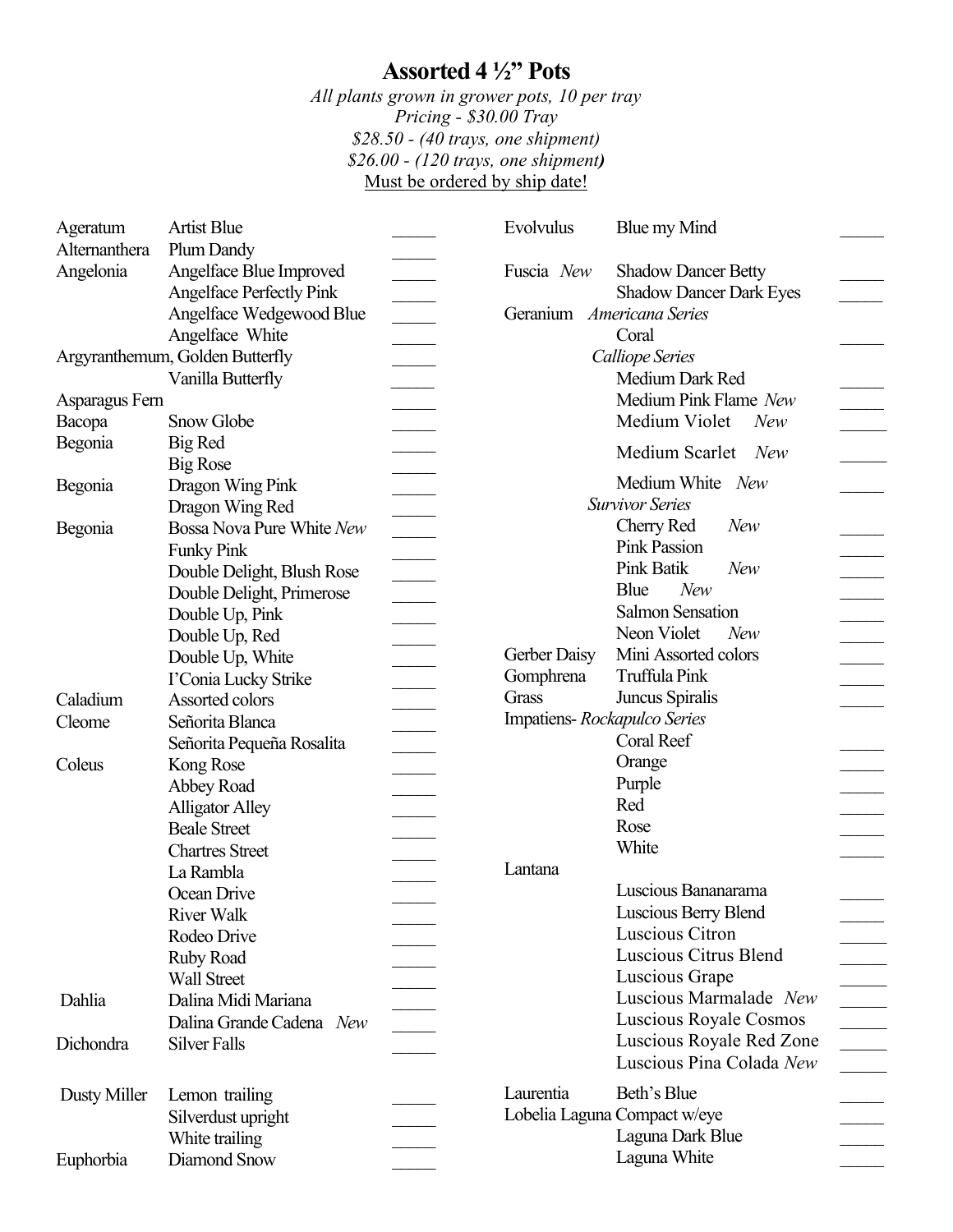|                                    |                               |                          |                                                   | Double Orange<br>Double Ruby       |               |  |
|------------------------------------|-------------------------------|--------------------------|---------------------------------------------------|------------------------------------|---------------|--|
| Lobularia                          | <b>Blushing Princess</b>      |                          |                                                   |                                    |               |  |
|                                    | <b>Snow Princess</b>          |                          |                                                   | Doublette Love Swept<br>Dreamsicle |               |  |
|                                    | Moonlight Knight              |                          |                                                   |                                    |               |  |
|                                    | Violet Knight<br><b>New</b>   |                          |                                                   | Holy Cow!                          |               |  |
| Lysimachia                         | Goldilocks                    |                          |                                                   | Holy Moly!                         |               |  |
| <b>Mezoo</b>                       | <b>Trailing Red</b>           |                          |                                                   | Lemon Slice                        |               |  |
| Muehlenbeckia, Wire Vine           |                               |                          |                                                   | Over Easy                          |               |  |
| Nemesia                            | Sunsatia Blood Orange         |                          |                                                   | Pink                               |               |  |
|                                    | Sunsatia Lemon                |                          |                                                   | <b>Tropical Sunrise</b>            |               |  |
| Osteospermum, Bright Lights Series |                               |                          |                                                   | White                              |               |  |
|                                    | <b>Berry Rose</b>             |                          |                                                   | Yellow                             |               |  |
|                                    | Purple                        |                          | Supertunia                                        | <b>Black Cherry</b>                |               |  |
|                                    | Red                           |                          |                                                   | <b>Blue Skies</b>                  |               |  |
|                                    | White                         |                          |                                                   | <b>Bordeaux</b>                    |               |  |
|                                    | Yellow                        |                          |                                                   | Honey                              |               |  |
| Pentas                             | <b>Sunstar Deep Pink</b>      |                          |                                                   | Lovie Dovie                        |               |  |
|                                    | <b>Sunstar Red</b>            |                          |                                                   | Mini Vista Indigo                  |               |  |
|                                    | Sunstar Lavender New          |                          |                                                   | Mini Vista Pink Star               |               |  |
| Portulaca                          |                               |                          |                                                   | Picasso in Purple                  |               |  |
|                                    | Mojave Red                    |                          |                                                   | <b>Really Red</b>                  |               |  |
|                                    | Mojave Mix                    |                          |                                                   | Royal Velvet                       |               |  |
| Salvia                             | Rockin' Blue Suede Shoes      |                          |                                                   | Sweetunia Black Satin              |               |  |
|                                    | Rockin' Deep Purple           |                          |                                                   | Sweetunia Johnny Flame             |               |  |
|                                    | Rockin' Fuchsia               | $\overline{\phantom{a}}$ |                                                   | Violet Star Charm                  |               |  |
|                                    | Rockin' Playin The Blues      |                          |                                                   | Vista Bubblegum                    |               |  |
|                                    | <b>Unplugged Pink</b><br>New  |                          |                                                   | Vista Fuchsia                      |               |  |
| Sedum                              | Lemon Coral                   |                          |                                                   | Vista Jazzberry New                |               |  |
| Spike                              |                               |                          |                                                   | Vista Paradise                     |               |  |
| Streptocarpus,                     | Concord Blue                  |                          |                                                   | Vista Silverberry                  |               |  |
| Strobilanthus                      | Persian Shield                |                          |                                                   | Vista Snowdrift                    |               |  |
| Sunpatien                          | <b>Compact Series</b>         |                          |                                                   |                                    |               |  |
|                                    | Hot Coral                     |                          | Sweet Potato Vine, Ipomea<br>Cordate Black, Raven |                                    |               |  |
|                                    | Neon Pink                     |                          |                                                   | Cordate Red Hawk                   |               |  |
|                                    | Orange                        |                          |                                                   |                                    |               |  |
|                                    | Orchid Blush                  |                          |                                                   | Sweet Caroline Medusa New          |               |  |
|                                    | Pink                          |                          | Torenia                                           |                                    |               |  |
|                                    |                               |                          |                                                   | Midnight Blue                      |               |  |
|                                    | Purple                        |                          |                                                   | Catalina Pink                      |               |  |
|                                    | Red                           |                          | Verbena                                           | Lanai Royal Purple w/Eye           |               |  |
|                                    | Rose Glow<br>New              |                          |                                                   | Superbena Series                   |               |  |
|                                    | Royal Magenta                 |                          |                                                   | Large Lilac Blue                   |               |  |
|                                    | White                         |                          |                                                   | Royale Chambray                    |               |  |
|                                    | <b>Tropical Rose</b><br>New   |                          |                                                   | Royale Cherryburst                 |               |  |
| Superbells                         | Blue                          |                          |                                                   | Royale Iced Cherry<br>New          |               |  |
|                                    | <b>Blue Moon Punch</b><br>New |                          |                                                   |                                    |               |  |
|                                    | Cardinal Star New             |                          |                                                   | Royale Peach Keen<br>New           |               |  |
|                                    | <b>Cherry Star</b>            |                          |                                                   | Royale Plum Wine                   |               |  |
|                                    | Coral Sun                     |                          |                                                   | Royale Romance                     |               |  |
|                                    | Double Amber                  |                          |                                                   | <b>Sparking Amethyst</b>           | $\mathcal{L}$ |  |
|                                    |                               |                          |                                                   | Stormburst                         |               |  |
|                                    | Double Blue                   |                          |                                                   | Whiteout                           |               |  |